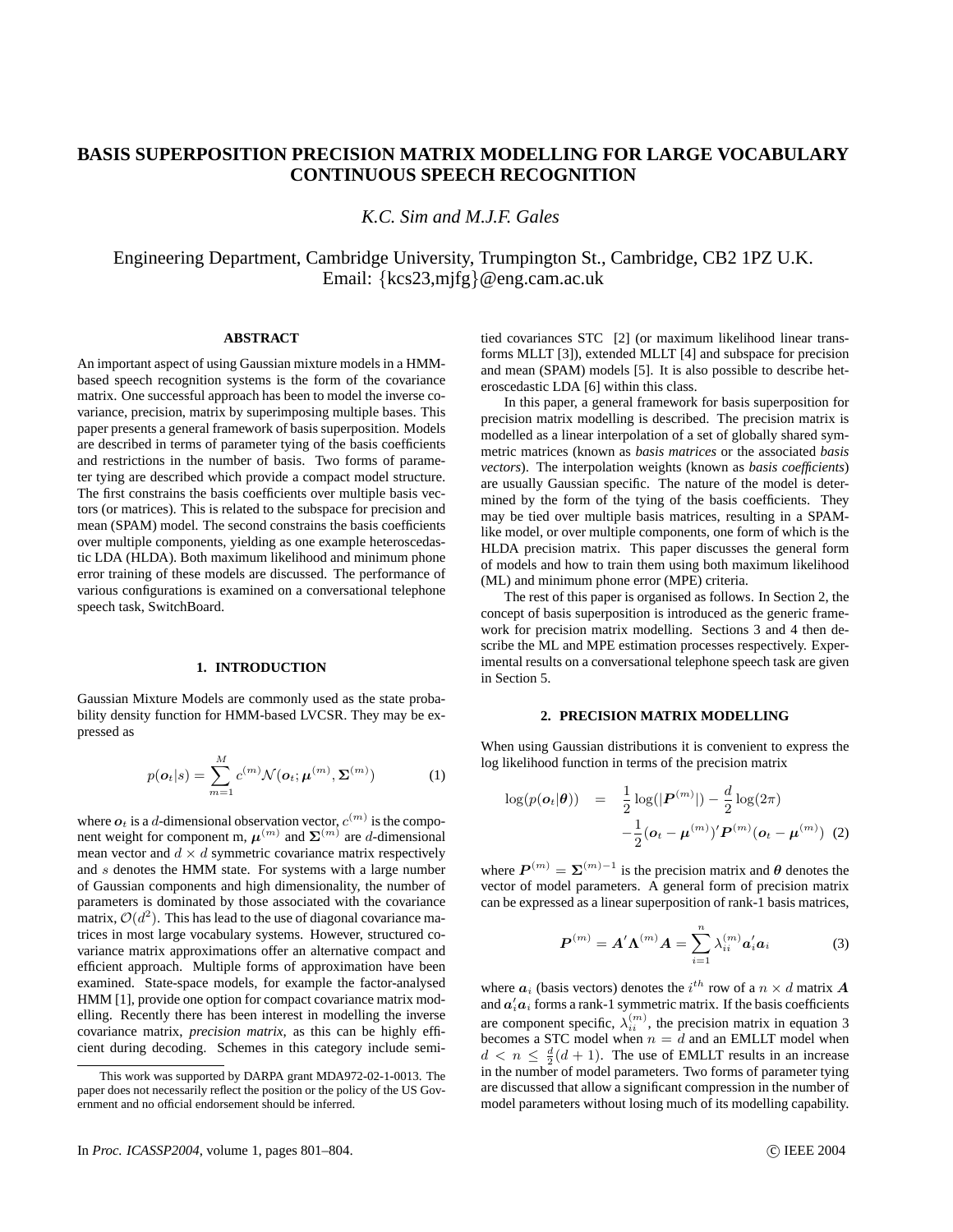#### **2.1. Tying of basis coefficients over basis vectors**

The basis coefficients  $\lambda_{ii}^{(m)}$  can be shared by a set of basis vectors  $a_{ir}$ . Let  $R_i$  denote the number of basis vectors sharing the same coefficient,  $\lambda_{ii}^{(m)}$ . Equation 3 may then be expressed as

$$
P^{(m)} = \sum_{i=1}^{n} \lambda_{ii}^{(m)} \sum_{r=1}^{R_i} a'_{ir} a_{ir} = \sum_{i=1}^{n} \lambda_{ii}^{(m)} S_i
$$
 (4)

where  $S_i = \sum_{r=1}^{R_i} a'_{ir} a_{ir}$  is a symmetric matrix of rank  $R_i$ . This form of precision matrix model is an example of SPAM model with unconstrained mean [5].

#### **2.2. Tying of basis coefficients over Gaussian components**

The basis coefficients can also be tied over several Gaussian components. This generalises the precision matrix expression to<sup>1</sup>

$$
\boldsymbol{P}^{(m)} = \sum_{i=1}^{k} \lambda_{ii}^{(m)} \boldsymbol{a}_i' \boldsymbol{a}_i + \sum_{i=k+1}^{n} \lambda_{ii}^{(g_i(m))} \boldsymbol{a}_i' \boldsymbol{a}_i
$$
 (5)

where  $\lambda_{ii}^{(g_i(m))}$  is the shared basis coefficient for component m and basis vector  $i$ . If all the Gaussian components are gathered into one global group and  $n = d$ , this becomes the standard HLDA scheme

$$
\boldsymbol{P}^{(m)} = \sum_{i=1}^{k} \lambda_{ii}^{(m)} \boldsymbol{a}_i' \boldsymbol{a}_i + \sum_{i=k+1}^{n} \lambda_{ii} \boldsymbol{a}_i' \boldsymbol{a}_i \tag{6}
$$

where  $\lambda_{ii}^{(m)} = 1/\sigma_{ii}^{(m)2}$  and  $\lambda_{ii} = 1/\sigma_{ii}^2$ .  $\sigma_{ii}^{(m)2}$  and  $\sigma_{ii}^2$  are the variances of the HLDA useful and nuisance dimensions respectively. However, the mean vectors of the conventional HLDA models are confined within the useful subspace. When the mean is not constrained to lie in this subspace, it will be referred to as an HLDA precision matrix model (HLDA-PMM).

A simplified version of this basis coefficient tying may be implemented with the HTK parameter tying scheme [7]. If all the basis coefficients of multiple components are tied in the same fashion, then it may be viewed as a *tied-covariance* scheme. Though this restricts the possible tying approaches, the estimation of the model parameters is simplified, the standard EMLLT updates may be used. Furthermore it is only necessary to accumulate the tied covariance matrix statistics to estimate the basis vectors, which can reduce the memory requirements during training.

#### **3. MAXIMUM LIKELIHOOD TRAINING**

The ML estimation of the model parameters makes use of the expectation maximisation (EM) algorithm, in the same fashion as standard HMM parameter training. The auxiliary function for these models may be expressed as

$$
\mathcal{Q}(\boldsymbol{\theta}, \hat{\boldsymbol{\theta}}) = K + \frac{1}{2} \sum_{m=1}^{M} \beta^{(m)} \left\{ \log \left( |\hat{\boldsymbol{P}}^{(m)}| \right) - \sum_{i=1}^{n} \hat{\lambda}_{ii}^{(m)} \sum_{r=1}^{R_i} \hat{\boldsymbol{a}}_i \boldsymbol{W}^{(m)} \hat{\boldsymbol{a}}_i' \right\}
$$
(7)

where K is a constant subsuming the terms independent of  $\hat{\theta}$  and

$$
W^{(m)} = \frac{\sum_{t=1}^{T} \gamma_m(t) (o_t - \hat{\mu}^{(m)})(o_t - \hat{\mu}^{(m)})'}{\sum_{t=1}^{T} \gamma_m(t)}
$$
(8)

$$
\beta^{(m)} = \sum_{t=1}^{T} \gamma_m(t) \tag{9}
$$

are the required statistics.  $\gamma_m(t)$  is the probability of component m at time t using the current parameters  $\hat{\theta}$ . In this general basis superposition framework, the mean vectors are not constrained, though in the same fashion as the SPAM or HLDA models they may be tied. The precision matrix parameters are updated in an iterative fashion, alternating between the updates of basis vectors and coefficients.

There is no closed form solution for the update of the basis vectors. A row by row second order gradient optimisation method is employed using the gradient vector and the Hessian matrix evaluated at the current estimate [8]. This requires full variance statistics,  $W^{(m)}$ , to be accumulated, making the basis vector update both computational expensive and memory intensive. Furthermore, it is also highly sensitive to the initial values of the basis vectors. Thus, a good starting point is important to ensure fast convergence.

Component specific coefficients, which may be shared over multiple basis vectors, can be updated using an iterative closed form solution as follows

$$
\lambda_{ii}^{(m)} = \hat{\lambda}_{ii}^{(m)} + \Delta_{ii}^{(m)}
$$
\n(10)

$$
\Delta_{ii}^{(m)} \, = \, \sum_{r=1}^{R_i} \left(\hat{\bm{a}}_{ir} \bm{W}^{(m)} \hat{\bm{a}}'_{ir}\right)^{-1} - \sum_{r=1}^{R_i} \left(\hat{\bm{a}}_{ir} \hat{\bm{\Sigma}}^{(m)} \hat{\bm{a}}'_{ir}\right)^{-1}\!\!\!(11)
$$

where  $R_i$  again specifies the basis vectors sharing the same coefficient. When  $R_i = 1$ , equation 11 simplifies to the EMLLT additive<sup>2</sup> update given in [4]. However, if the basis coefficients are tied over different Gaussian components, no closed form solution exists. A *second order gradient optimisation* scheme is employed. This yields the following update formula

$$
\Delta_{ii}^{(m)} = -\eta \left\{ \frac{\sum_{m \in \mathcal{M}_i} \beta^{(m)} \left\{ \hat{\mathbf{a}}_i \hat{\boldsymbol{\Sigma}}^{(m)} \hat{\mathbf{a}}_i' - \hat{\mathbf{a}}_i \boldsymbol{W}^{(m)} \hat{\mathbf{a}}_i' \right\}}{\sum_{m \in \mathcal{M}_i} \beta^{(m)} \left( \hat{\mathbf{a}}_i \hat{\boldsymbol{\Sigma}}^{(m)} \hat{\mathbf{a}}_i' \right)^2} \right\}
$$

where  $\mathcal{M}_i$  denotes the set of Gaussian components sharing the same basis coefficient and  $\eta$  is the gradient optimisation step size. As it is possible to compute the auxiliary function value given the sufficient statistics, it is possible to reduce the value of  $\eta$  until the auxiliary function for the component increases.

As previously mentioned, the update of the basis vectors is memory intensive. If a *good* set of initial basis vectors is found (usually by stacking several sets of STC basis vectors together), only the basis coefficients need to be updated. The required statistics reduces to  $\hat{a}_i \boldsymbol{W}^{(m)} \hat{a}'_i$  for  $1 \leq i \leq n$ . This significantly reduces the amount of compute and memory usage.

In LVCSR systems, a variance floor is commonly used to set a lower bound to the variance elements. Unlike the STC and HLDA models, conventional variance floor techniques are not directly applicable to basis superposition precision matrix models when the

 $<sup>1</sup>A$  more general expression is possible where the basis coefficient tying</sup> over multiple basis vectors is incorporated into the scheme.

<sup>&</sup>lt;sup>2</sup>There is an alternative update rule presented in  $[4]$  called the multiplicative update formula. This update restricts the basis coefficients to take only positive values.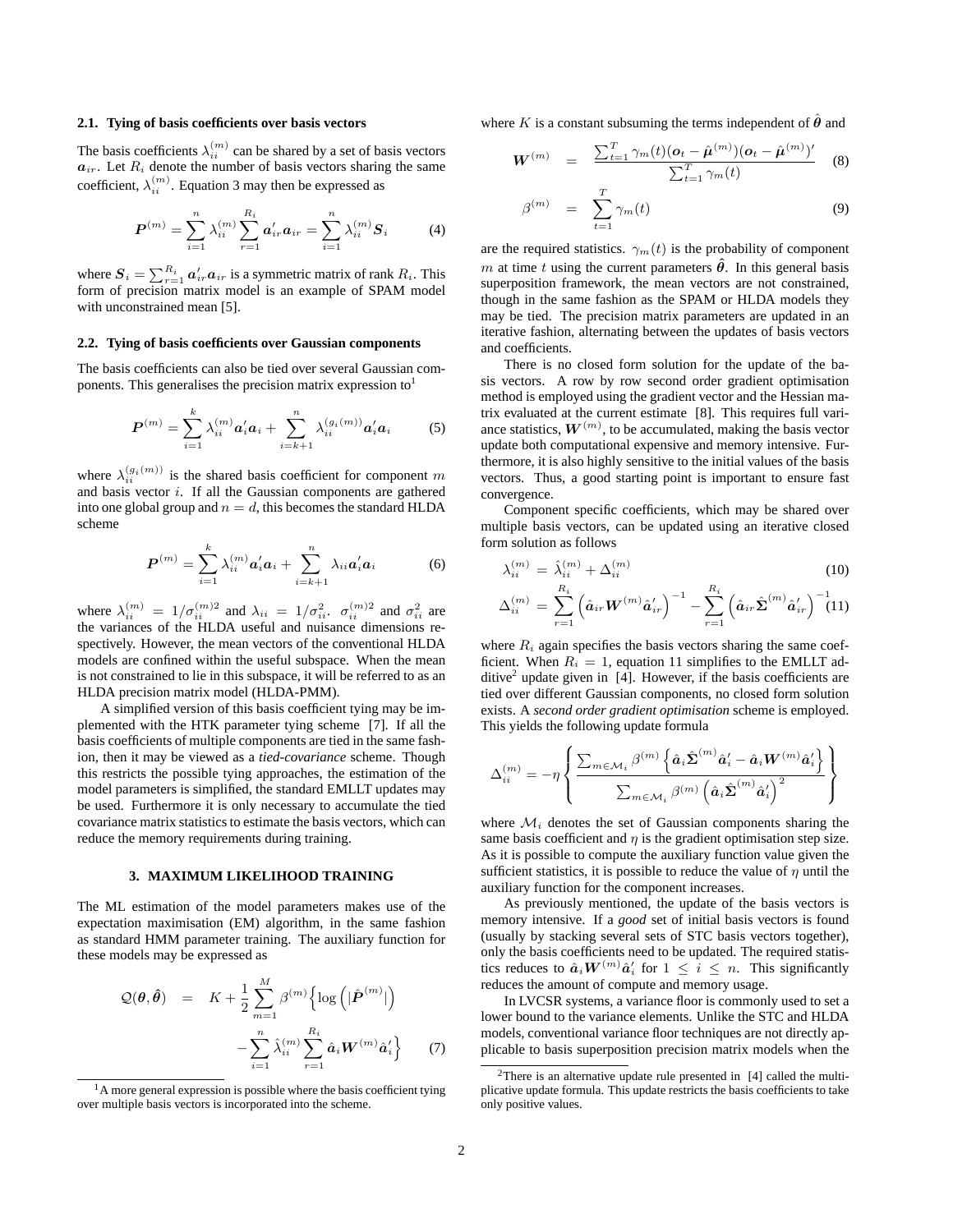number of basis vectors exceeds the feature dimensionality. If the variance floor is applied to the resultant precision matrix, then the computationally efficient calculation of the log-likelihoods [4] is not possible. In this work the flooring is directly applied to the individual full variance statistics,  $W^{(\bar{m})}$ . Only the elements on the leading diagonal are floored as in HTK [7].

#### **4. MPE ESTIMATION OF EMLLT PARAMETERS**

Discriminative training has been found to provide significant gains in performance over conventional ML training for LVCSR [9]. Discriminative training has been successfully applied on SPAM models using the Maximum Mutual Information (MMI) training criterion [5]. In this section, discriminative training of EMLLT models will be presented using the MPE criterion. The approach used is applicable to all the tying schemes described.

The objective function for MPE training is given by [9]

$$
\mathcal{F}_{\text{MPE}}(\theta) = \sum_{r=1}^{R} \frac{\sum_{s_n=1}^{s_N} p_{\theta}(\mathcal{O}_r|s_n)^{\kappa} P(s_n) \text{RPA}(s_n, s_r)}{\sum_{s_d=1}^{s_D} p_{\theta}(\mathcal{O}_r|s_d)^{\kappa} P(s_d)}
$$
(12)

where  $s_r$  is the correct transcription for the  $r^{th}$  speech data  $\mathcal{O}_r$ .  $p_{\theta}(\mathcal{O}|s)$  denotes the likelihood probability of the speech data  $\mathcal{O}$ given the transcription s and  $\theta$ .  $\overline{P}(s)$  is the language model probability for sentence s.  $RPA(s_n, s_r)$  denotes the raw phone accuracy of the sentence  $s_n$  given the correct sentence  $s_r$ .  $\kappa$  is a scaling factor and can be adjusted to improve test-set performance. This objective function can be maximised using the following weaksense auxiliary function [9]

$$
\mathcal{Q}^{mpe}(\theta,\hat{\theta}) = \mathcal{Q}^{num}(\theta,\hat{\theta}) - \mathcal{Q}^{den}(\theta,\hat{\theta}) +
$$
  

$$
\mathcal{Q}^{sm}(\theta,\hat{\theta}) + \mathcal{Q}^{ml}(\theta,\hat{\theta})
$$
(13)

The numerator and denominator auxiliary functions,  $\mathcal{Q}^{num}(\theta, \hat{\theta})$ and  $\mathcal{Q}^{den}(\theta, \hat{\theta})$ , have the same form as equation 7. However, in each case the form of the "posterior",  $\gamma_m(t)$  is altered in the same fashion as standard MPE training. For more details of this see [10]. The smoothing term,  $\mathcal{Q}^{sm}(\theta, \hat{\theta})$ , satisfies the constraint that it is a maximum at the current parameter values,  $\hat{\theta}$ . This may be written in the same form as equation 7 with  $\beta_{sm}^{(m)} = D_m$  and  $W_{sm}^{(m)} = \Sigma^{(m)}$ . The smoothing constant,  $D_m$ , is adjusted to ensure stability of the MPE estimation. The final term in equation 13 corresponds to a prior based around the ML statistics. This is I-smoothing [10]. Again the form of equation 7 is used with  $\beta_{ml}^{(m)} = \tau$  and  $\boldsymbol{W}_{ml}^{(m)}$  is the full variance ML statistics. The Ismoothing constant  $\tau$  is determined empirically [10]. The overall statistics required by equation 13 can be expressed in terms of the individual statistics, so that

$$
\boldsymbol{W}_{mpe}^{(m)} = \frac{1}{\beta_{mpe}^{(m)}} \Big\{ \beta_{num}^{(m)} \boldsymbol{W}_{num}^{(m)} - \beta_{den}^{(m)} \boldsymbol{W}_{den}^{(m)} + D_m \boldsymbol{\Sigma}^{(m)} + \tau \boldsymbol{W}_{ml}^{(m)} \Big\}
$$
(14)

$$
\beta_{mpe}^{(m)} = \beta_{den}^{(m)} - \beta_{den}^{(m)} + D_m + \tau \tag{15}
$$

Thus, the ML update formulae described in Section 3 can be used directly for MPE training by replacing the ML statistics with those in equation 14 and 15.

The smoothing constant,  $D_m$ , is set in the same fashion as [9],

$$
D_m = \arg\max_i \left\{ \max \left( E\beta_{den}^{(m)}, 2D_i \right) \right\} \tag{16}
$$

where  $D_i$  is the value of smoothing constant that ensures positive variance in the  $i^{th}$  dimension and E is a configurable constant. However, to ensure stability of estimation and positive-definiteness of a non-diagonal covariance matrix, a larger value of  $D_m$  may be required when updating basis vectors. Unfortunately, this slows down the convergence of the mean estimation. Here, a modified approach is proposed where different smoothing constant values are used for the updates of the mean vectors and parameters involving the precision matrix structure. For mean estimation, equation 16 is used to determine  $D_m$ . This value is then used as the initial value of  $D_m$  for calculating the required statistics given by equation 14 and 15. The value of  $D_m$  is then gradually increased until  $\boldsymbol{W}^{(m)}_{mpe}$  becomes positive definite.

### **5. EXPERIMENTAL RESULTS**

Systems were trained using the 296 hours h5etrain03 Switchboard English acoustic training set. 12 PLP coefficients were extracted, including the C0 term, and the first, second and third derivatives were appended to form a 52-dimensional feature vector. Sidebased Cepstral Mean Normalisation (CMN), Cepstral Variance Normalisation (CVN) and Vocal Tract Length Normalisation (VTLN) were also used. Either HLDA, STC, or EMLLT was then applied to this feature vector. All models were gender independent, using decision tree state-clustered triphone models with 6192 distinct states. The experimental results presented in this paper are based on the 2.96 hours dev01sub evaluation test-set of the Switchboard English task using a 58k-word trigram language model. The baseline system was a 16-component HLDA diagonal covariance system.

Since both EMLLT and HLDA may be viewed as precision matrix modelling techniques, initial experiments investigated the interaction of these two approaches. Table 1 shows the perfor-

| System       | <b>Matrix Dimensions</b>      | WER $(%)$ |
|--------------|-------------------------------|-----------|
| HI DA        | 39 x 52                       | 33.5      |
| HLDA+EMLLT   | $78 \times 39 + 39 \times 52$ | 33.1      |
| (STC)        | 52 x 52                       | 33.3      |
| <b>EMLLT</b> | 78 x 52                       | 32.6      |
|              | 91 x 52                       | 32.7      |

**Table 1**. Comparisons of 16-component precision matrix models on the dev01sub test set

mance of various forms of HLDA, EMLLT and STC systems. The baseline HLDA system used a 13-dimensional nuisance space. The feature vector was thus projected from 52 to 39 dimensions. Building an EMLLT system (n=78) on the 39-dimensional projected space (HLDA+EMLLT), reduced the error rate by about 0.4% absolute. Rather than building systems in the projected space, they may be built in the original 52 dimensional. Note in this space the mean vector will also be 52 dimensional. Using a STC system the error rate was slightly better than the HLDA system, but worse than the HLDA+EMLLT system, despite having the extended mean vectors. Two EMLLT systems were then built. One using  $n = 78$ , the other  $n = 91$ . Both systems showed significant gains the STC system and the HLDA+EMLLT system.

In the previous experiments HLDA was run as a projection scheme rather than as a tied precision matrix model. Table 2 shows the performance of the HLDA-PMM model. Initially the basis